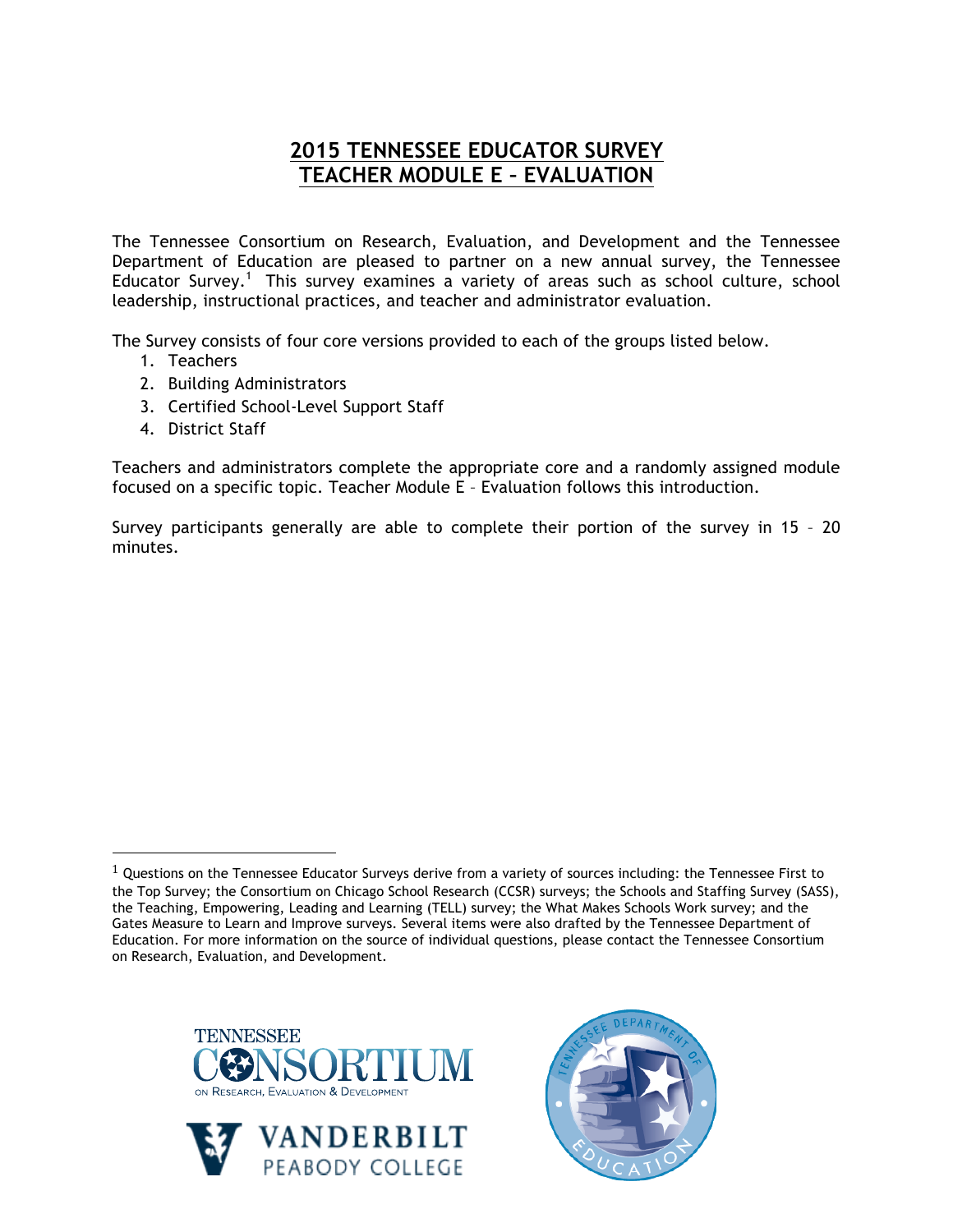## **2015 TENNESSEE EDUCATOR SURVEY – TEACHER SURVEY MODULES**

## **Teacher Module E - Evaluation**

T-E1. Indicate your agreement with the following statements about the teacher evaluation system at your school. The teacher evaluation system...

|                                                                               | <b>Disagree</b> | Somewhat<br><b>Disagree</b> | Neither Agree<br>Nor Disagree | Somewhat<br>Agree | Agree |
|-------------------------------------------------------------------------------|-----------------|-----------------------------|-------------------------------|-------------------|-------|
| a. Focuses on the aspects of<br>my work that will affect<br>student learning. |                 |                             |                               |                   |       |
| b. Helps me to identify areas<br>where I can improve.                         |                 | 2                           |                               |                   |       |
| c. Helps me to identify areas<br>where my teaching is<br>strong.              |                 |                             |                               |                   |       |
| d. Provides me with clear<br>expectations for my<br>teaching.                 |                 |                             |                               |                   |       |
| e. Helps me plan instruction<br>and develop lesson plans.                     |                 |                             |                               |                   |       |
| f. Overall has helped<br>improve my instructional<br>practices.               |                 |                             |                               |                   |       |

T-E2. As part of your overall evaluation rating last year (2013-14), how often were you...

|                                              | How often? (Select one) |      |                            | By whom? (select all that apply) |                    |                  |               |
|----------------------------------------------|-------------------------|------|----------------------------|----------------------------------|--------------------|------------------|---------------|
|                                              | Never                   | Once | $2$ to $3$<br><b>Times</b> | 4 or<br>More<br>Times            | Colleague/<br>Peer | Mentor/<br>Coach | Administrator |
| a. Observed<br>teaching your<br>class?       |                         | 2    |                            | 4                                |                    |                  |               |
| b. Given<br>feedback on<br>your<br>teaching? |                         | 2    | 3                          | 4                                |                    | 2                |               |





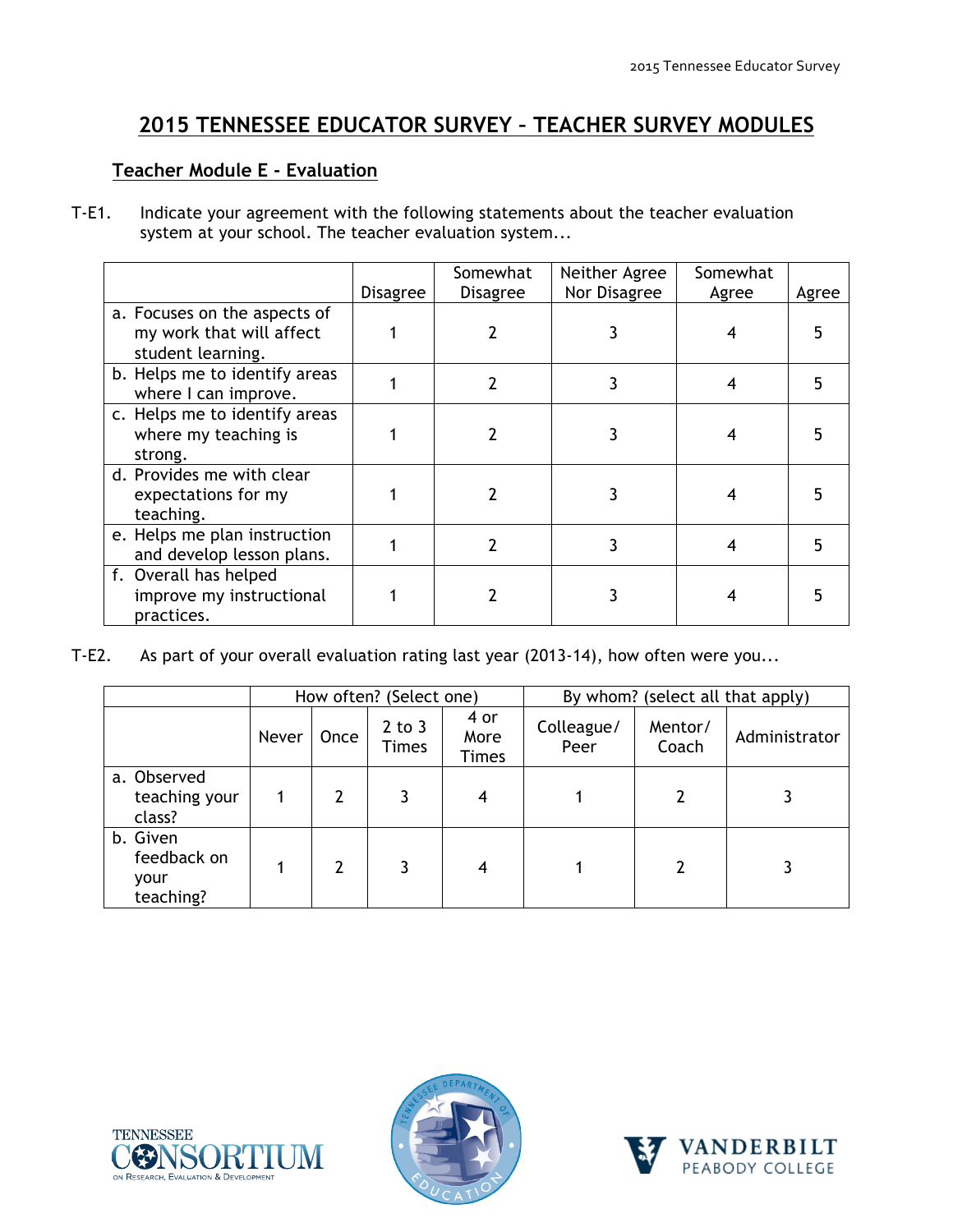- T-E3. Which of the following sentences best describes the usefulness of the feedback you received from your overall evaluation rating? (Select one)
	- a. I did not receive informal feedback.
	- b. I did not change the way I plan and/or teach.
	- c. I made some changes to the way I plan and/or teach.
	- d. I made major changes to the way I plan and/or teach.
	- e. The feedback I received was too confusing or contradictory to inform the way I plan and/or teach
- T-E4. What are the purposes of the teacher evaluation system? (Select all that apply)
	- a. Assessing my needs
	- b. Aligning my practices with students' needs
	- c. Aligning instruction with state assessments
	- d. Assessing my subject area/content knowledge
	- e. Assessing my knowledge of key subject-area skills and strategies
	- f. Assessing my knowledge of pedagogy and techniques
	- g. Assessing my knowledge providing feedback to students
	- h. Assessing my knowledge of assessment techniques
	- i. Compliance with state policies
	- j. Other *(Please specify)*
- T-E5. Indicate your agreement with the following statements about the teacher evaluation system used in your school district.

|    |                                                                                                                                    | <b>Disagree</b> | Somewhat<br><b>Disagree</b> | Neither<br>Agree Nor<br><b>Disagree</b> | Somewhat<br>Agree | Agree |
|----|------------------------------------------------------------------------------------------------------------------------------------|-----------------|-----------------------------|-----------------------------------------|-------------------|-------|
| a. | In my school, evaluation<br>criteria and indicators are<br>appropriate.                                                            |                 | 2                           | 3                                       | 4                 | 5     |
|    | b. The instruments used to<br>measure teacher<br>performance are easy to<br>understand.                                            |                 | 2                           | 3                                       | 4                 |       |
|    | c. The system for assessing<br>teachers generates fair and<br>accurate results.                                                    |                 | 2                           | 3                                       | 4                 | 5     |
|    | d. The evaluation criteria are<br>applied equally to all<br>teachers, regardless of their<br>background or level of<br>experience. |                 | 2                           | 3                                       | 4                 |       |
|    | e. The system is effective in<br>identifying outstanding<br>teachers.                                                              |                 | 2                           | 3                                       | 4                 | 5     |
| f. | The system is effective in<br>identifying teachers who are<br>struggling.                                                          |                 | 2                           | 3                                       | 4                 | 5     |